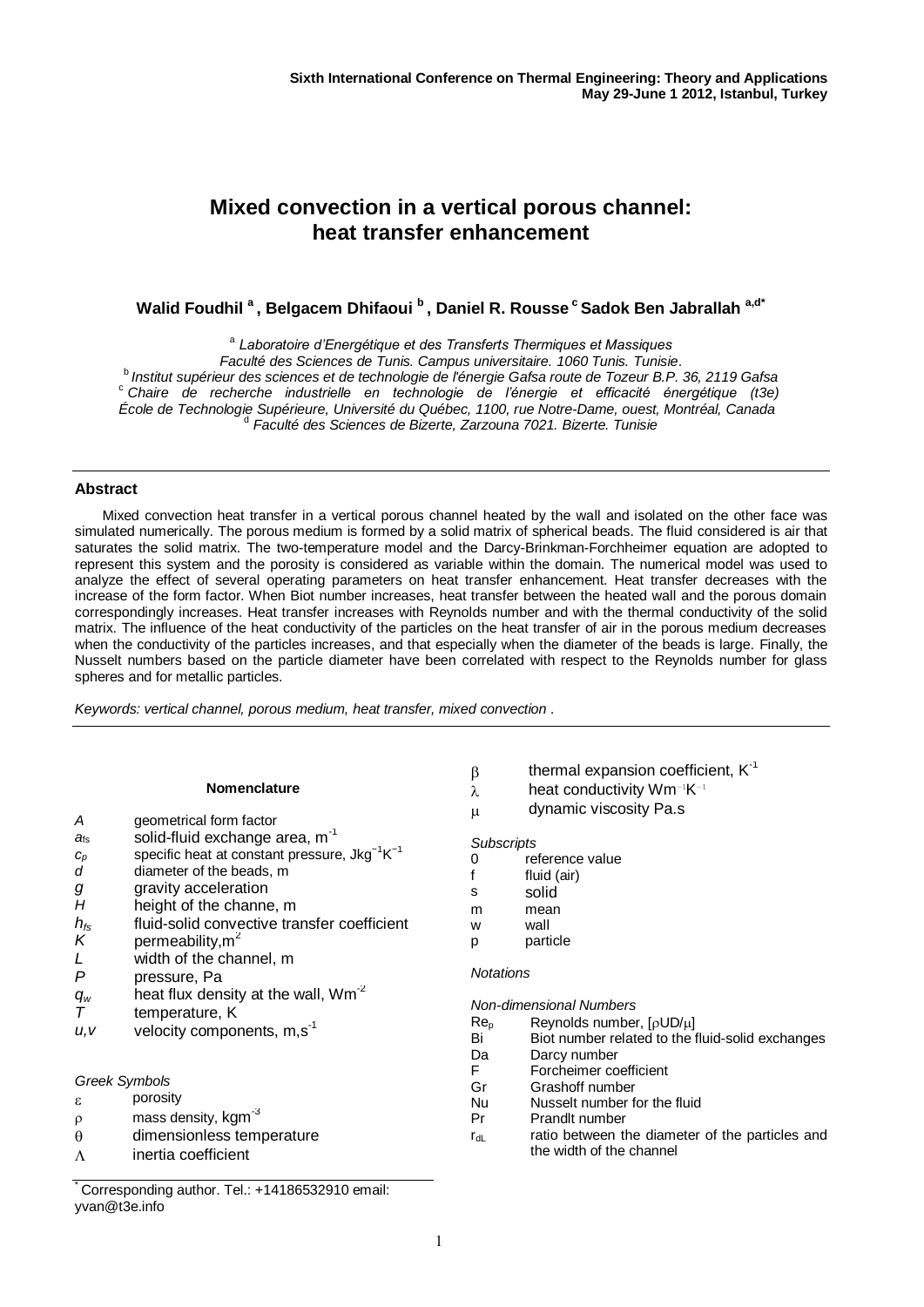#### **1. Introduction**

Flows and heat transfer in porous media have been largely studied numerically and experimentally due to the importance of their applications such as in energy extraction and storage, heat exchangers, petrochemical processes, thermal insulating of buildings, geophysical applications, etc. The physical and geometrical characteristics of a porous medium constituted by a packing of spherical beads are important parameters for the study of heat transfers in such media. Vafai and Tien [1] studied the flow and the heat transfer in a porous medium limited by a solid horizontal wall. They showed that the wall and inertia effects are more noticeable in highly permeable media, for large Prandtl numbers, for large pressure gradients and in the region close to the leading edge of the flow boundary layer. Lee et al. [2] studied numerically the influence of the thickness of the dynamic limit layer on the heat transfer in a channel filled with a porous medium. They obtained a correlation relating that thickness to the Darcy and Reynolds numbers based on the permeability of the medium. They showed that the decrease of that thickness increases the Nusselt number. Jiang et al. [3] performed an experimental study on a horizontal channel in forced convection with water as the coolant, which showed that the heat transfer coefficient increases with the diameter of the glass particles and decreases with the diameter of metal particles. Hwang and Chao [4] studied experimentally and numerically the heat transfer of air in a porous medium and showed that the model with oneenergy equation overestimates the Nusselt number. In the case of glass beads filling a horizontal channel, Jiang et al. [5] showed that the heat transfer increases when the diameter of the particles decreases and when the conductivity of the particles increases. The influence of the thermal conductivity of solid particles on the convection heat transfer of air in porous media decreases with increasing solid particle thermal conductivity.

This literature review shows that most of the works performed on porous media concern domains limited by horizontal walls and consider liquids as coolants. In addition, the influences of the form factor and of the fluidparticles thermal exchanges on the heat transfer are not considered in those studies. The present work concerns mixed convection in a vertical channel totally filled by a porous medium, crossed by air as the heat transfer fluid and heated on one of the walls by a constant heat flux density. According to our knowledge, this has never been studied before.

The main objective of the present study is to analyze the effect of several operating parameters on heat transfer enhancement in porous media. The influences of the variation of Reynolds number, Biot number, the form factor, the diameter of the beads, and the thermal conductivity of the solid matrix on heat transfer, need to be further studied to optimize heat transfer enhancement using porous media.

#### **2. Content**

The study concerns the flow and heat transfer in a vertical porous medium constituted by two phases: a fluid phase of air and a solid phase of spherical beads (*Figure 1)*.

The considered porous domain is a channel open at both extremities, filled with homogeneous spherical beads, saturated by air as the fluid. The set of equations that rules the flow and the transfers in the studied domain is formed by the continuity equation, the energy equations for the fluid and solid phases and the momentum based on the model of Darcy-Brinkman-Forcheimer with inertia and viscosity

$$
v = \frac{\mu}{\rho} \nabla \cdot \langle V \rangle = 0 \tag{1}
$$

$$
\frac{\rho}{\varepsilon} \frac{\partial \langle V \rangle}{\partial t} + \frac{\rho_f}{\varepsilon} \langle V \cdot \nabla \frac{V}{\varepsilon} \rangle = \nabla \langle p \rangle^f + \rho g
$$
\n
$$
-\frac{\mu_f}{K} \langle V \rangle - \frac{\rho_f F \varepsilon}{\sqrt{K}} [\langle V \rangle \langle V \rangle] J + \frac{\mu_f}{\varepsilon} \nabla^2 \langle V \rangle
$$
\n(2)

$$
(1 - \varepsilon)\rho_s C_{\rho_s} \frac{\partial T_s}{\partial t} =
$$
  
 
$$
\nabla \cdot \left(\lambda_{s, eff} \nabla \langle T_s \rangle^2\right) + h_{fs} a_{fs} \left(\langle T_f \rangle^f - \langle T_s \rangle^s\right)
$$
 (3)

$$
\varphi_{f}C_{pf} \frac{\partial T_{f}}{\partial t} + \rho_{f}C_{pf} \langle V \rangle \cdot \nabla \langle T_{f} \rangle^{f} =
$$
\n
$$
\nabla \cdot \left(\lambda_{f, eff} \nabla \langle T_{f} \rangle^{f}\right) - h_{fs} a_{fs} \left(\langle T_{f} \rangle^{f} - \langle T_{s} \rangle^{s}\right)
$$
\n(4)

The characteristic parameters used in equations (1)-(4) are:

 $(1-\varepsilon)^2$  $2^{3}$  $150(1-\varepsilon$ ε  $\overline{a}$  $K = \frac{d^2 \varepsilon^3}{\sqrt{d^2 + 4}}$  permeability of the porous medium,  $150\varepsilon^{1.5}$ 1.75  $F = \frac{1.75}{150 \varepsilon^{1.5}}$  Forchheimer coefficient, J  $\overline{\phantom{a}}$  $\rfloor$  $\overline{\phantom{a}}$  $\mathbf{r}$  $\mathsf{L}$ L  $\mathbb{L}$  $\overline{\phantom{a}}$ Ι  $\setminus$  $\overline{\phantom{a}}$  $\backslash$ ſ  $=\frac{y}{\cdot}$  2+ 0.6  $2+1.1\Pr_{t}^{0.33}$ *f*  $f_s = \frac{\lambda_f}{d} \left( 2 + 1.1 \text{Pr}_f \frac{0.33}{v} \right) \frac{v}{v}$ *vd d*  $h_{fs} = \frac{\lambda_f}{I} \left[ 2 + 1.1 \text{Pr}_f^{-0.33} \right] \frac{v d}{I}$  fluid-solid convective heat transfer coefficient,  $a_{\epsilon} = \frac{6(1-\epsilon)}{2}$  $a_{fs} = \frac{6(1-\varepsilon)}{d}$  fluid solid contact

surface.

The porosity in the channel is from [6]

$$
\varepsilon = \varepsilon_{\infty} \left[ 1 + 1.7 \exp\left(\frac{-6x}{d}\right) \right] \qquad \text{if } 0 \le x \le \frac{L}{2} \text{ and}
$$
\n
$$
\varepsilon = \varepsilon_{\infty} \left\{ 1 + 1.7 \exp\left[\frac{-6(L - x)}{d}\right] \right\} \qquad \text{if } \frac{L}{2} \le x \le L
$$

The boundary conditions are the following:

$$
y = 0: u = 0, v = V_0, T_f = T_0, \lambda_{s, eff} \frac{\partial T_s}{\partial y} = h_{sf}(T_s - T_0)
$$
  
\n
$$
y = H : \frac{du}{dy} = \frac{dv}{dy} = 0, \frac{\partial T_s}{\partial y} = \frac{\partial T_f}{\partial y} = 0
$$
  
\n
$$
x = L: u = v = 0, \frac{\partial T_s}{\partial x} = \frac{\partial T_f}{\partial x} = 0
$$
  
\n
$$
x = 0: u = v = 0, q_w = -\lambda_f \left(\frac{\partial T_f}{\partial x}\right) = -\lambda_s \left(\frac{\partial T_s}{\partial x}\right) = 0
$$

 $T_0$  et  $V_0$  are respectively the temperature and the velocity at the entrance of the porous domain.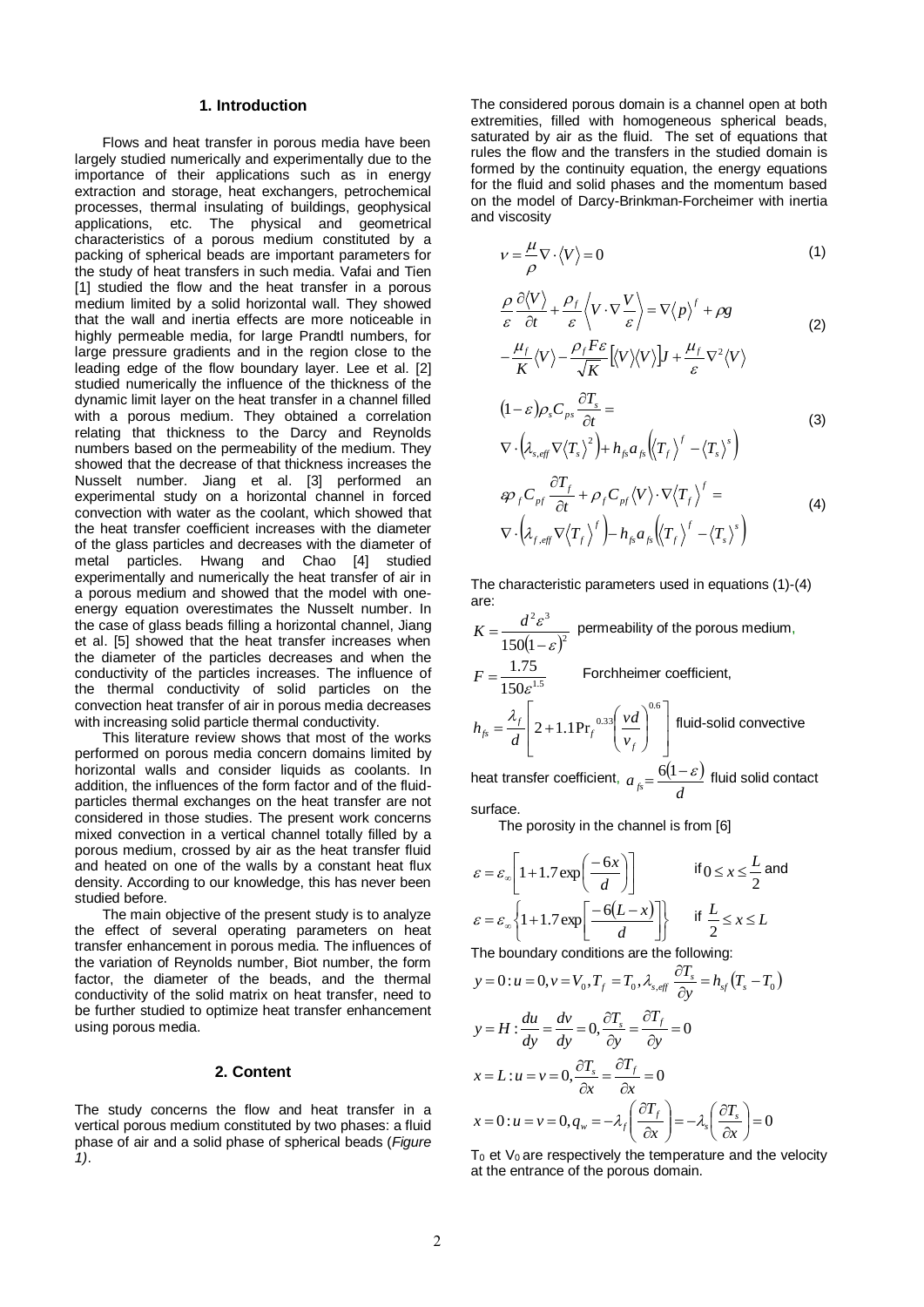

**Fig. 1. Schematic representation of the porous channel** *U0*

The equations under dimensionless form become

$$
\frac{\partial U}{\partial X} + \frac{\partial V}{\partial Y} = 0
$$
\n(5)  
\n
$$
\frac{1}{\varepsilon} \left[ \frac{\partial (UU/\varepsilon)}{\partial X} + \frac{\partial (UV/\varepsilon)}{\partial X} \right] =
$$
\n
$$
-\frac{\partial P}{\partial X} - \left( \frac{r_{dL}}{\text{Re}_p \text{Da}} + \Lambda_L |\overrightarrow{W}| \right) U
$$
\n
$$
+\frac{r_{dL}}{\varepsilon \text{Re}_p} \left( \frac{\partial^2 U}{\partial X^2} + \frac{\partial^2 U}{\partial Y^2} \right)
$$
\n
$$
\frac{1}{\varepsilon} \left[ \frac{\partial (UV/\varepsilon)}{\partial X} + \frac{\partial (VV/\varepsilon)}{\partial Y} \right] =
$$
\n
$$
-\frac{\partial P}{\partial Y} - \left( \frac{r_{dL}}{\text{Re}_p \text{Da}} + \Lambda_L |\overrightarrow{W}| \right) V
$$
\n(7)

$$
+\frac{r_{dL}}{\varepsilon \operatorname{Re}_p} \left( \frac{\partial^2 V}{\partial X^2} + \frac{\partial^2 V}{\partial Y^2} \right) + \frac{r_{dL} \operatorname{Gr}_f}{\operatorname{Re}_p^2} \theta_f
$$
  

$$
0 = \frac{r_{dL} (1 - \varepsilon) \left[ \partial \left( \frac{\partial \theta_s}{\partial Y} \right) + \frac{\partial}{\partial \theta} \left( \frac{\partial \theta_s}{\partial Y} \right) \right]}
$$

$$
0 = \frac{I_{dL}(1 - \varepsilon)}{\Pr_f \operatorname{Re}_p} \left[ \frac{\partial}{\partial X} \left( \frac{\partial \sigma_s}{\partial X} \right) + \frac{\partial}{\partial Y} \left( \frac{\partial \sigma_s}{\partial Y} \right) \right]
$$
  
+  $\frac{\lambda_f}{\lambda_s} \frac{I_{dL} \operatorname{Bi}}{\Pr_f \operatorname{Re}_p} (\theta_f - \theta_s)$  (8)

$$
\begin{aligned}\n&\left[U\left(\frac{\partial \theta_f}{\partial X}\right) + V\left(\frac{\partial \theta_f}{\partial Y}\right)\right] = \\
&\frac{r_{dL}\varepsilon}{\Pr_f \operatorname{Re}_p} \left[\frac{\partial}{\partial X}\left(\frac{\partial \theta_f}{\partial X}\right) + \frac{\partial}{\partial y}\left(\frac{\partial \theta_f}{\partial Y}\right)\right] - \frac{r_{dL} \operatorname{Bi}}{\Pr_f \operatorname{Re}_p} \left(\theta_f - \theta_s\right)\n\end{aligned} \tag{9}
$$

These equations involve the relevant dimensionless parameters of the problem namely:  $\mathrm{Gr}_f$ ,  $\mathrm{Pr}_f$ ,  $\mathrm{Da}$ ,  $\mathrm{A}_L$ ,  $\mathrm{Re}_p$ and Bi, respectively the Grashoff number, the Prandlt number, the Darcy number, the inertia coefficient, the Reynolds number, and the Biot number related to the fluid-solid exchanges.

The dimensionless numbers defined in equations (5)-(9) are defined by

$$
\begin{aligned} \mathbf{Gr}_f &= \frac{g \mathbf{B} \dot{q}_w L^4}{v_f^2 \lambda_f} \; ; \mathbf{Pr}_f = \frac{v_f}{\alpha_f} \; ; Da = \frac{K}{L^2} \; ; \, \Lambda_L = \frac{FL}{K} \; ; \\ \mathbf{Re}_p &= \frac{V_0 d}{v_f} \; ; \mathbf{Bi} = \frac{h_{fs} a_{fs} L^2}{\lambda_f} \; ; r_{dL} = \frac{d}{L} \; ; \, \lambda = \frac{\lambda_s}{\lambda_f} \end{aligned}
$$

where the parameters  $r_{dL}$  and  $\lambda$  are respectively the ratio of the diameter of the particles to the width of the channel, and the ratio of the solid to the fluid conductivities.

The local Nusselt numbers related to the fluid and solid phases are given by the following expressions

$$
Nu_f = -\frac{L}{T_{fw} - T_{fm}} \left(\frac{\partial T_f}{\partial x}\right)_w, Nu_s = -\frac{L}{T_{sw} - T_{sm}} \left(\frac{\partial T_s}{\partial x}\right)_w
$$

where the mean temperatures are given by

$$
T_{\scriptscriptstyle{fm}} = \frac{1}{U_{\scriptscriptstyle{m}}} \int_0^L v T_f dx \, Y_{\scriptscriptstyle{sm}} = \frac{1}{L} \int_0^L T_s dx \, Y_{\scriptscriptstyle{m}} = \frac{1}{L} \int_0^L v dx
$$

The mean values of the Nusselt number are

$$
\text{Nu}_{_{\text{fm}}} = \frac{1}{H} \int_{0}^{H} \text{Nu}_{_{\text{f}}} dy \, \dot{\cdot} \, \text{Nu}_{_{\text{sm}}} = \frac{1}{H} \int_{0}^{H} \text{Nu}_{_{\text{S}}} dy \, \dot{\cdot} \, \text{Nu}_{_{\text{fm}}} = \text{Nu}_{_{\text{fm}}} + \text{Nu}_{_{\text{sm}}}
$$

Several authors use a Nusselt number based on the diameter of particle, which would be expressed in the present case of the total mean Nusselt number as:

$$
\mathrm{Nu}_{p} = \mathrm{Nu}_{tm} r_{dL}.
$$

#### **3. Results and discussion**

The set of nonlinear partial differential equations is solved numerically by the finite volume method [7]. A nonuniform grid in both directions is used. The coupling velocity-pressure is solved by the algorithm SIMPLE, and a power-law scheme is adopted to express the convective terms. The convergence criterion is satisfied when the temperature or velocity field difference between two successive iterations is lower than  $10^{-6}$ .

#### **3.1. Influence of Biot Number**

In this study, Biot number characterizes heat exchanges between the fluid phase and the spherical particles The influence of Biot number on the mean total Nusselt number is represented in two cases, the first one where the inlet velocity in the channel varies and the bead diameter is fixed ( $r_{dL}$ =0.03 m, Fig.2), the second one where the bead diameter varies and the inlet velocity in the channel is fixed  $(V<sub>0</sub>=0.4$  m/s, Fig.3). When heat exchange between air and the beads increases, causing an increase of Biot number, the total Nusselt number increases (linearly if the inlet velocity is varied and the bead diameter is fixed), i.e. heat transfer between the heated wall and the porous domain is increased. The increase of Biot number is mainly caused by an increase of the inlet velocity or a decrease of the bead diameter, which induces an increase of heat transfer between the heated wall and the porous medium, as previously discussed. Consequently, an intensification of heat transfer between the fluid and the particles provokes an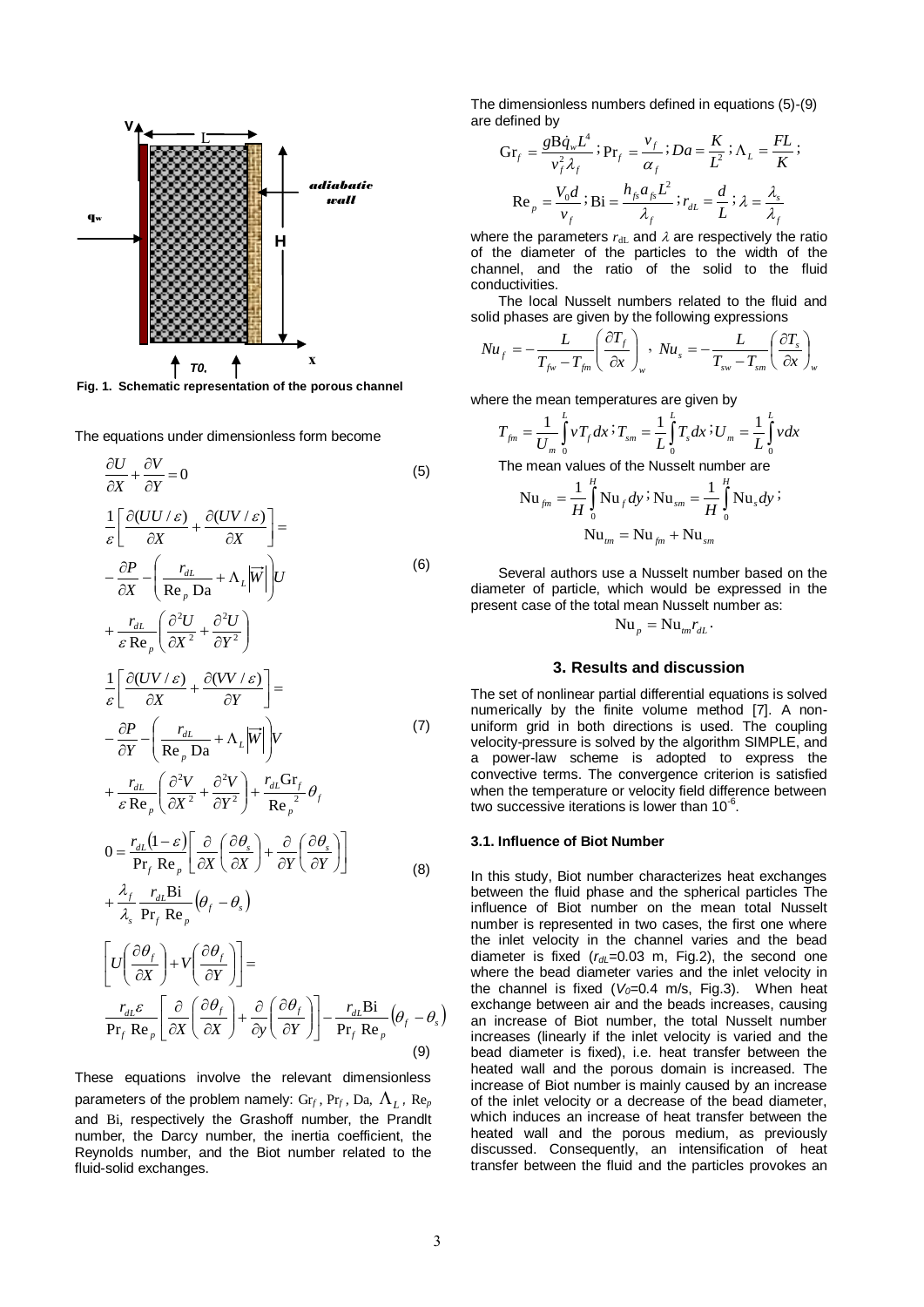increase of transfer between the heated wall and the porous medium.



**Fig. 2. Variation of the total Nusselt number with respect to Biot number at constant bead diameter (Grf=10<sup>7</sup> , rdL=0.067, =28.57, A=5)**



**Fig3. Variation of the total Nusselt number with respect to**  Biot number at constant inlet velocity (Gr $_f$ =10<sup>7</sup>, **rdL=0.067, =28.57, v=0.04m/s, A=5)**

# **3.2 Influence of the form factor**

The heat transfer increases when the form factor decreases (Figure 4). A relative increase of the channel height generates a heating of the medium, as the exchange surface between the fluid and the heated wall increases, and consequently the temperature difference between the heated wall and the porous medium decreases which induces a decrease of the heat transfer.

## **3.3 Influence of the Reynolds number**

The local heat transfer decreases along the heated wall in the flow direction whereas it increases with the Reynolds number (Figure 5).



**Fig 4. Variation of the mean fluid Nusselt number with respect to the Reynolds number for different form factors**  $(Gr_f=10^7, r_{dL}=0.067, \ \lambda=28.57)$ 



**Fig 5. Variation of the local fluid Nusselt number at X=0, for different Reynolds numbers**



**Fig 6. Variation of the temperature of the fluid phase, at different heights in the porous channel**